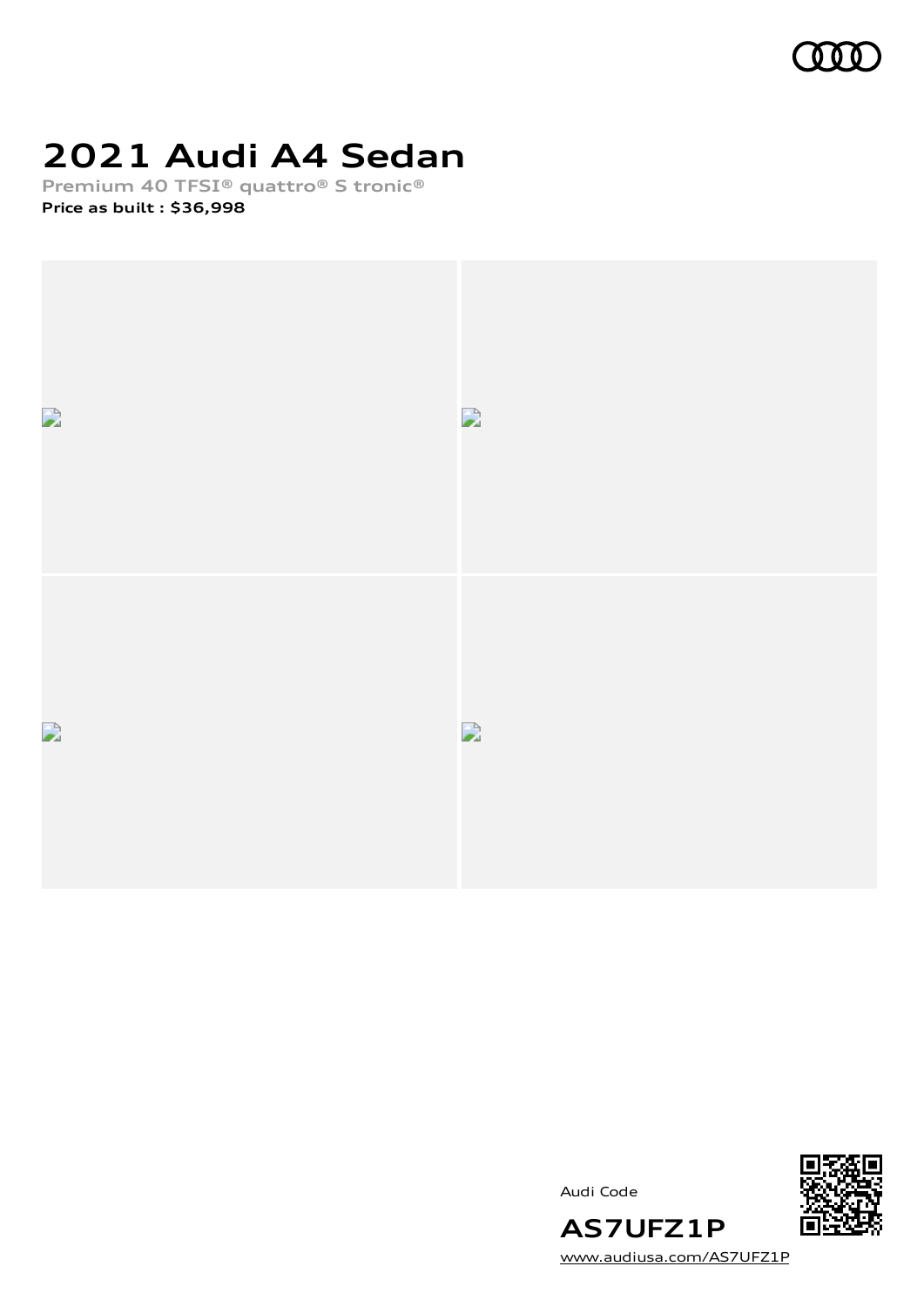### **Summary**

#### **Audi 2021 Audi A4 Sedan** Premium 40 TFSI® quattro® S tronic®

**Price as buil[t](#page-10-0)** \$36,998

#### **Exterior colour**

Florett Silver metallic

### D

#### **Further Information**

Type of vehicle Used car Mileage 18,464 miles

**Warranty**

#### **Interior colour**

| Seats     | Black                              |
|-----------|------------------------------------|
| Dashboard | Black                              |
| Carpet    | Black                              |
| Headliner | Black (45 TFSI®) / Gray (40 TFSI®) |

#### **Technical Specifications**

Engine type 2.0-liter four-cylinder Displacement/Bore and 1,984/82.5 x 92.8 cc/mm stroke Max. output 201 HP Torque 236 lb-ft@rpm Top track speed [1](#page-10-0)30 mph $<sup>1</sup>$ </sup> Acceleration (0 - 60 mph) 6.3 seconds Recommended fuel Premium

#### **Audi Code** AS7UFZ1P

**Your configuration on www.audiusa.com** [www.audiusa.com/AS7UFZ1P](https://www.audiusa.com/AS7UFZ1P)

No

**Commission number** bb5d15a70a0e09a92577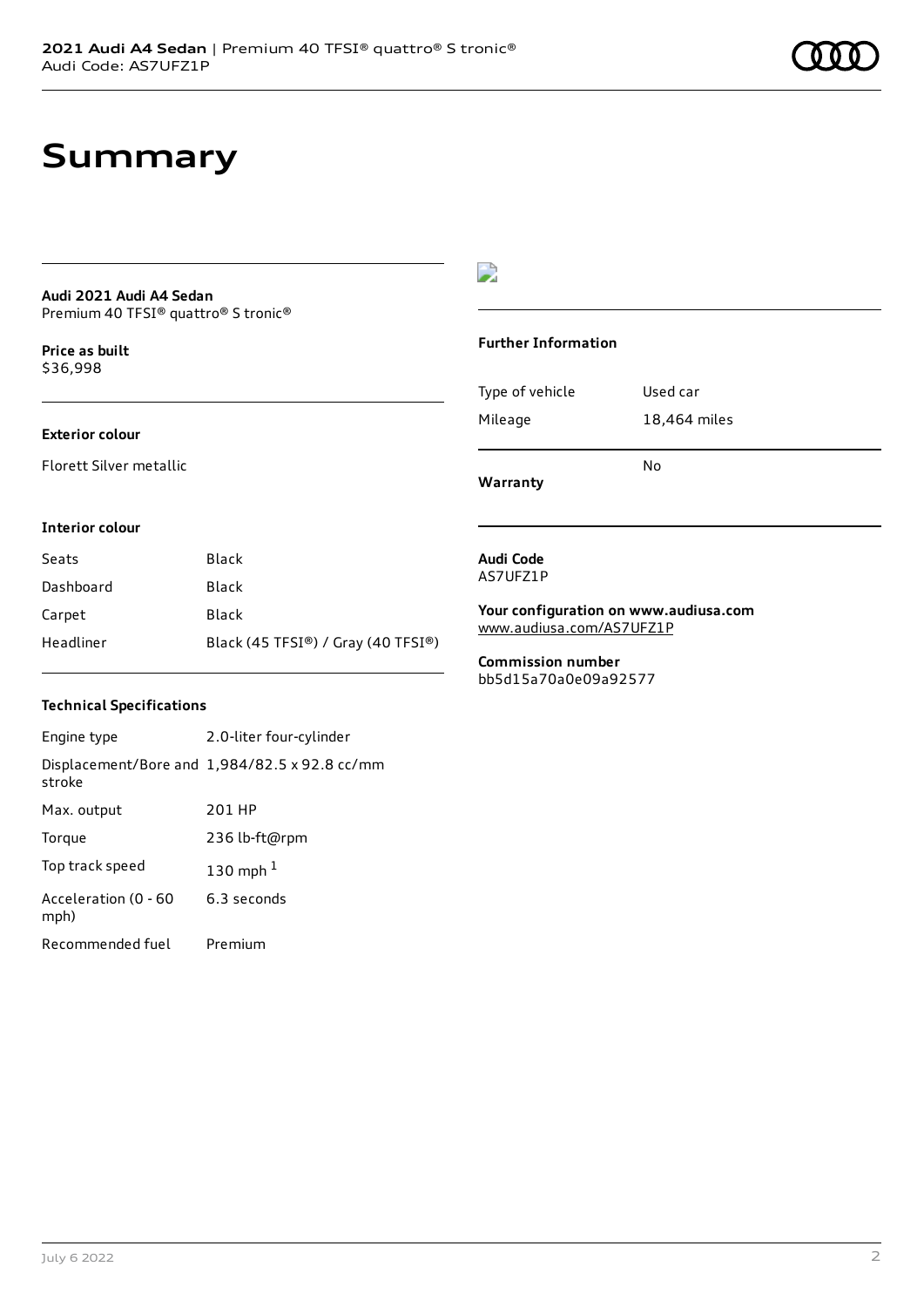# **Equipment**

Florett Silver metallic

Audi advanced key—keyless start, stop and entry with hands-free trunk release

Power-adjustable, auto-dimming, heated exterior side mirrors with memory

Convenience package

Gray Oak Natural Wood inlays

Parking system plus

Audi pre sense® rear

Audi side assist with Rear cross traffic assist and Vehicle exit warning

SiriusXM® with 90-day All Access trial subscription







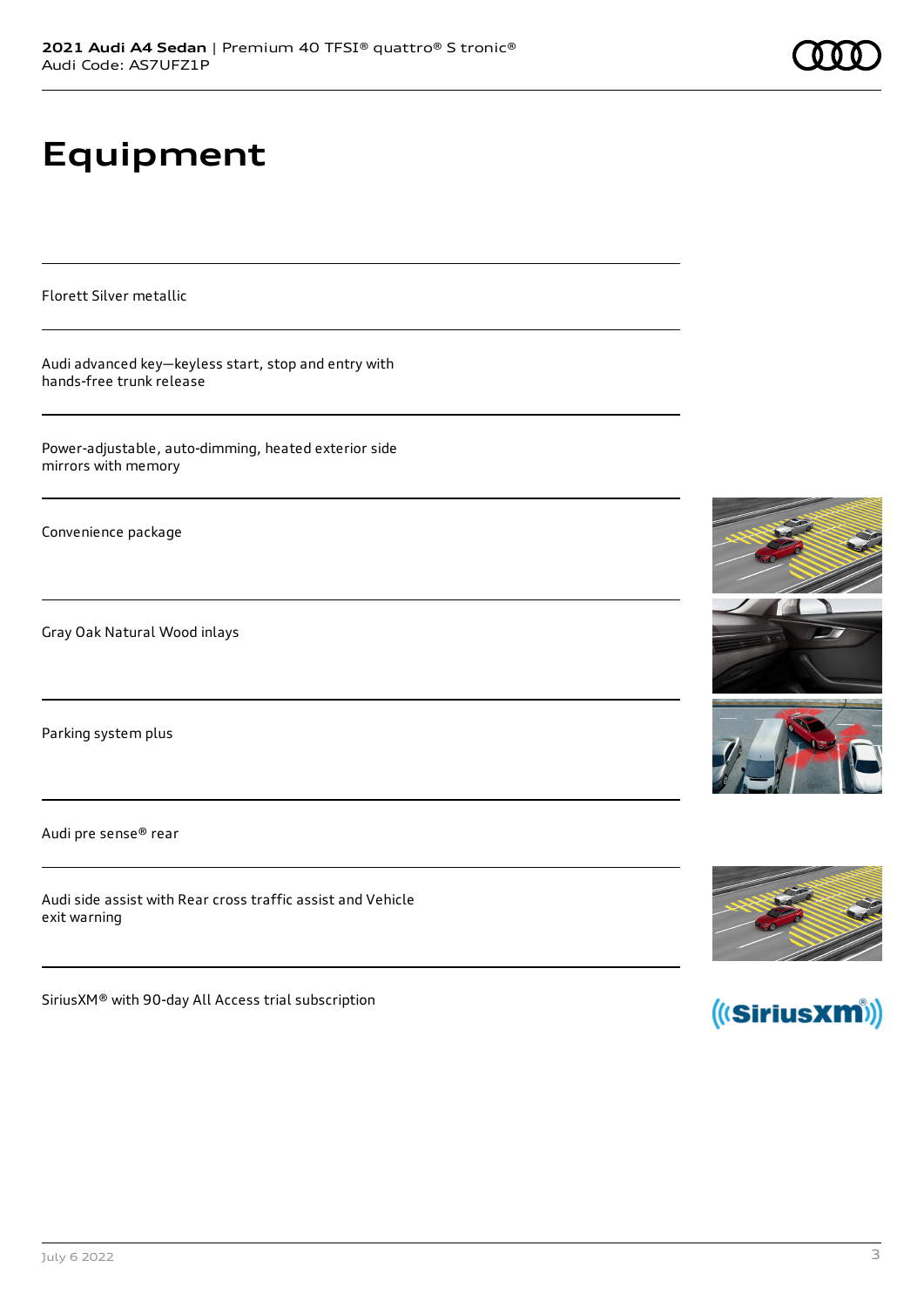| 4UH             | Driver and front passenger dual-stage<br>airbags                                  |
|-----------------|-----------------------------------------------------------------------------------|
| UH1             | Electromechanical parking brake                                                   |
| 8T2             | Cruise control system                                                             |
| VC <sub>2</sub> | Garage door opener (Homelink®)                                                    |
| 6Y2             | Top speed electronically limited to 130 mph                                       |
| 4H <sub>5</sub> | Electronic child locks                                                            |
| OZ7             | Speed-sensitive electromechanical power<br>steering system                        |
| 7K6             | Tire pressure monitoring system (TPMS)                                            |
| 4X3             | Advanced Airbag Protection System                                                 |
| 3B7             | ISOFIX child seat mounting and Top Tether<br>anchorage point for outer rear seats |

#### **Exterior**

| 0PO             | Dual exhaust outlets                               |
|-----------------|----------------------------------------------------|
| 1S1             | Tool kit & car jack                                |
| 1 B A           | Five-link front and rear independent<br>suspension |
| 8EX             | LED headlights                                     |
| HM <sub>2</sub> | 225/50 R17 all-season tires                        |
| 8VM             | LED taillights with dynamic turn signals           |
| 4KC             | Heat-insulating glass for side and rear<br>windows |
| 47B             | Aluminum trim around exterior windows              |
| CH5             | 17" 10-spoke design forged wheels                  |

**Interior**

QE1 Storage package

| Interior |
|----------|
|----------|

| 3FE             | Power sunroof                                                                              |
|-----------------|--------------------------------------------------------------------------------------------|
| 7M1             | Aluminum front door sill inlays                                                            |
| 6N)             | Light cloth headliner                                                                      |
| 9AQ             | Three-zone automatic climate control with<br>digital rear display                          |
| 417             | Auto-dimming interior rear view mirror with<br>digital compass and Integrated Toll Module® |
| 001             | LED interior lighting (entry, footwell, vanity,<br>door handles, console, ambient)         |
| 6E3             | Folding front center armrest                                                               |
| 4F <sub>2</sub> | Electric tailgate/trunk lid release from inside                                            |
| 5XF             | Driver and front-passenger extendable sun<br>visors with illuminated vanity mirrors        |
| 3NT             | Split-folding rear seatback (40/20/40)                                                     |
| N1F             | Leather seating surfaces                                                                   |
| 4A3             | <b>Heated front seats</b>                                                                  |

#### **Infotainment and Driver Assistance**

| 6K8             | Audi pre sense <sup>®</sup> city                                                               |
|-----------------|------------------------------------------------------------------------------------------------|
| 2H1             | Audi drive select <sup>®</sup>                                                                 |
| IU1             | Audi smartphone interface                                                                      |
| IW <sub>3</sub> | Audi connect <sup>®</sup> CARE assistance and security<br>services (limited time subscription) |
| KA <sub>2</sub> | Rearview camera                                                                                |
| 8G1             | High beam assist                                                                               |
| 9VD             | Audi sound system                                                                              |
| 9S7             | Driver information system with 7" color<br>display                                             |
| 613             | Lane departure warning                                                                         |

### **(1/2)**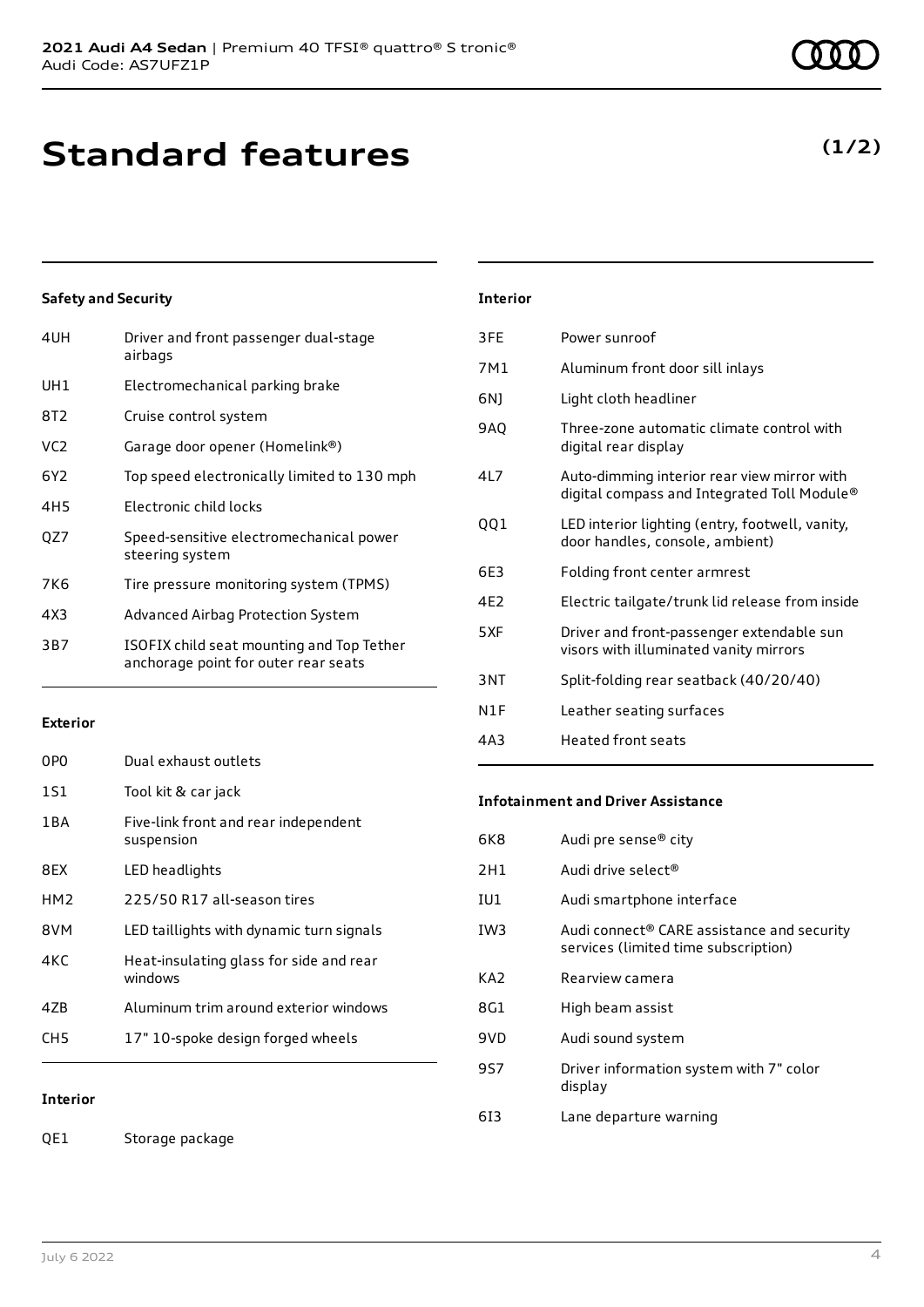**(2/2)**

## **Standard features**

**Infotainment and Driver Assistance**

9ZX Preparation for mobile phone (Bluetooth®) with streaming audio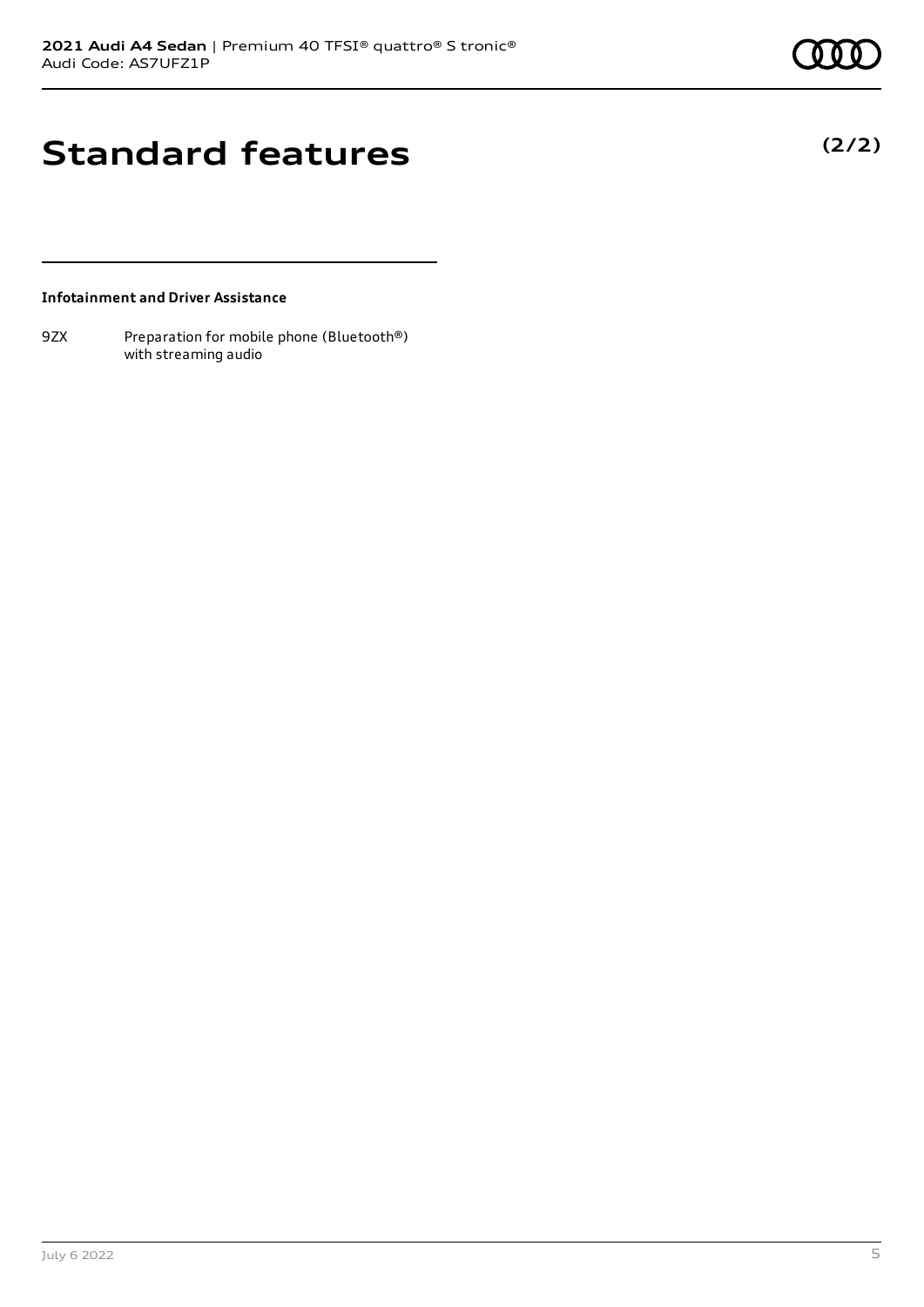## **Dealer remarks**

Delivers 31 Highway MPG and 24 City MPG! This Audi A4 Sedan delivers a Intercooled Turbo Gas/Electric I-4 2.0 L/121 engine powering this Automatic transmission. Window Grid Diversity Antenna, Wheels: 17" 10-Spoke Design Forged, Valet Function.

#### This Audi A4 Sedan Features the Following Options

Trunk Rear Cargo Access, Trip Computer, Transmission: 7-Speed S tronic, Transmission w/Driver Selectable Mode, Tires: 17" All-Season, Systems Monitor, Steel Spare Wheel, Speed Sensitive Rain Detecting Variable Intermittent Wipers w/Heated Jets, Sliding Front Center Armrest and Rear Center Armrest w/Storage, SIDEGUARD Curtain 1st And 2nd Row Airbags.

#### Visit Us Today

Come in for a quick visit at Audi Pensacola, 6303 Pensacola Blvd, Pensacola, FL 32505 to claim your Audi A4 Sedan!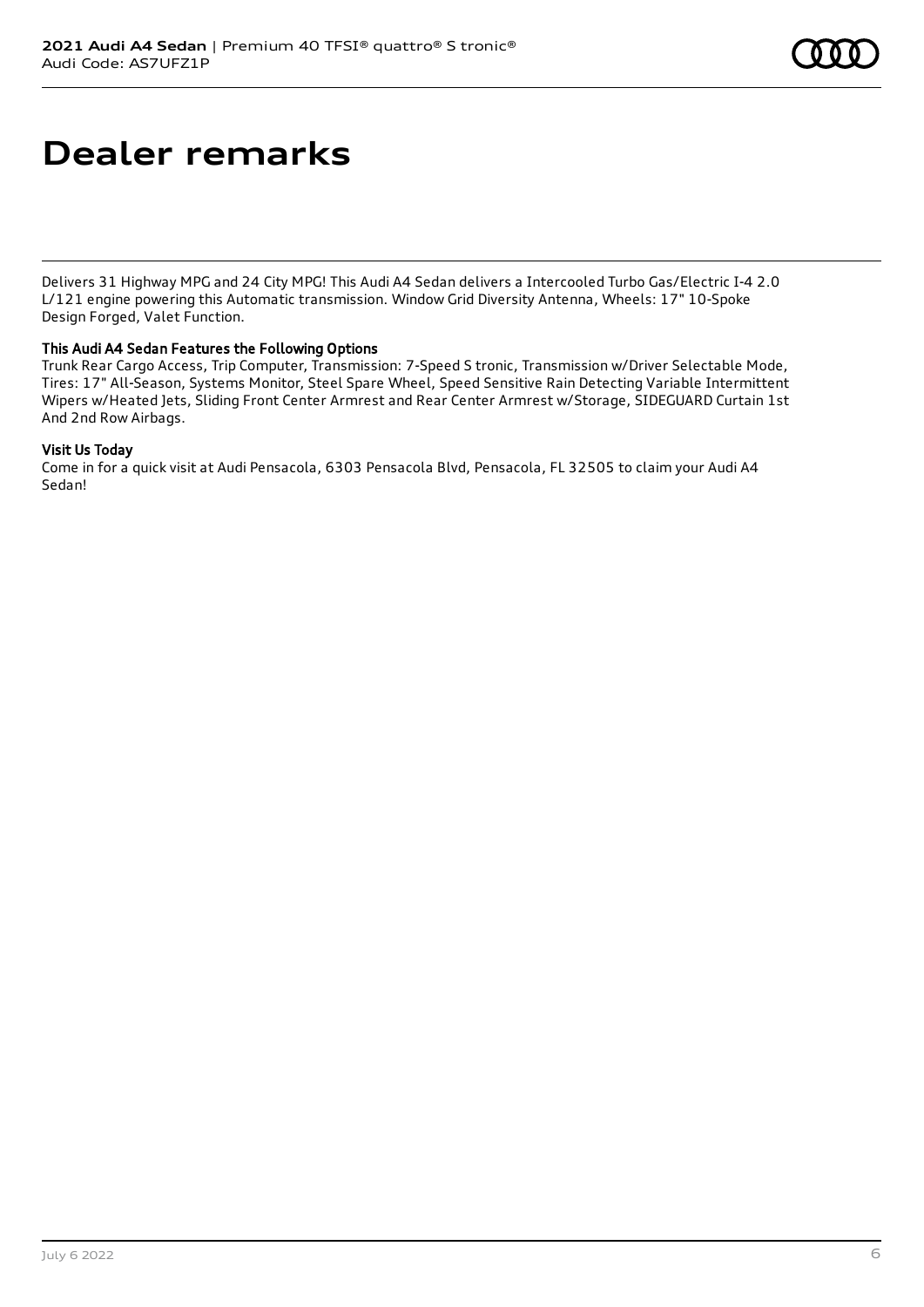## **Technical Specifications**

### **(1/2)**

#### **Engineering | Performance**

| Engine type                                 | 2.0-liter four-cylinder                       |
|---------------------------------------------|-----------------------------------------------|
| Power Level                                 | 40                                            |
| Max. output                                 | 201 HP                                        |
| Displacement                                | 2.0 l                                         |
| Torque                                      | 236 lb-ft@rpm                                 |
| Valvetrain                                  | 16-valve DOHC with Audi valvelift<br>system   |
| Acceleration (0 - 60<br>mph)                | 6.3 seconds                                   |
| Engine block                                | Cast-iron                                     |
| Induction/fuel injection Turbocharged/TFSI® |                                               |
| Cylinder head                               | Aluminum-alloy                                |
| stroke                                      | Displacement/Bore and 1,984/82.5 x 92.8 cc/mm |
| Top track speed <sup>1</sup>                | $130$ mph                                     |

| <b>Suspension</b>    |                                                                                                                  |
|----------------------|------------------------------------------------------------------------------------------------------------------|
| Front axle           | Five-link independent suspension                                                                                 |
| Rear axle            | Five-link independent suspension                                                                                 |
|                      |                                                                                                                  |
| <b>Brakes</b>        |                                                                                                                  |
| <b>Front brakes</b>  | 12.4 (ventilated disc) in                                                                                        |
| Rear brakes          | 11.8 (solid disc) in                                                                                             |
| Parking brake        | Flectromechanical                                                                                                |
| <b>Body</b>          |                                                                                                                  |
| Material             | Lightweight construction<br>technology - multi-material body<br>construction (steel and aluminum<br>composition) |
| Corrosion protection | Multi-step anti-corrosion protection                                                                             |
|                      |                                                                                                                  |

#### **Transmission | Drivetrain**

| Drivetrain type | quattro <sup>®</sup> with ultra technology                    |
|-----------------|---------------------------------------------------------------|
| Transmission    | Seven-speed S tronic <sup>®</sup> dual-clutch<br>transmission |

#### **Warranty | Maintenance**

| Warranty | 4-year/50,000-mile Audi New |
|----------|-----------------------------|
|          | Vehicle Limited Warranty    |

#### **Steering**

| Steering type                             | Speed-sensitive electromechanical<br>power steering system |
|-------------------------------------------|------------------------------------------------------------|
| Turning diameter, curb-38.1 ft<br>to-curb |                                                            |
| Steering ratio                            | 15.9:1                                                     |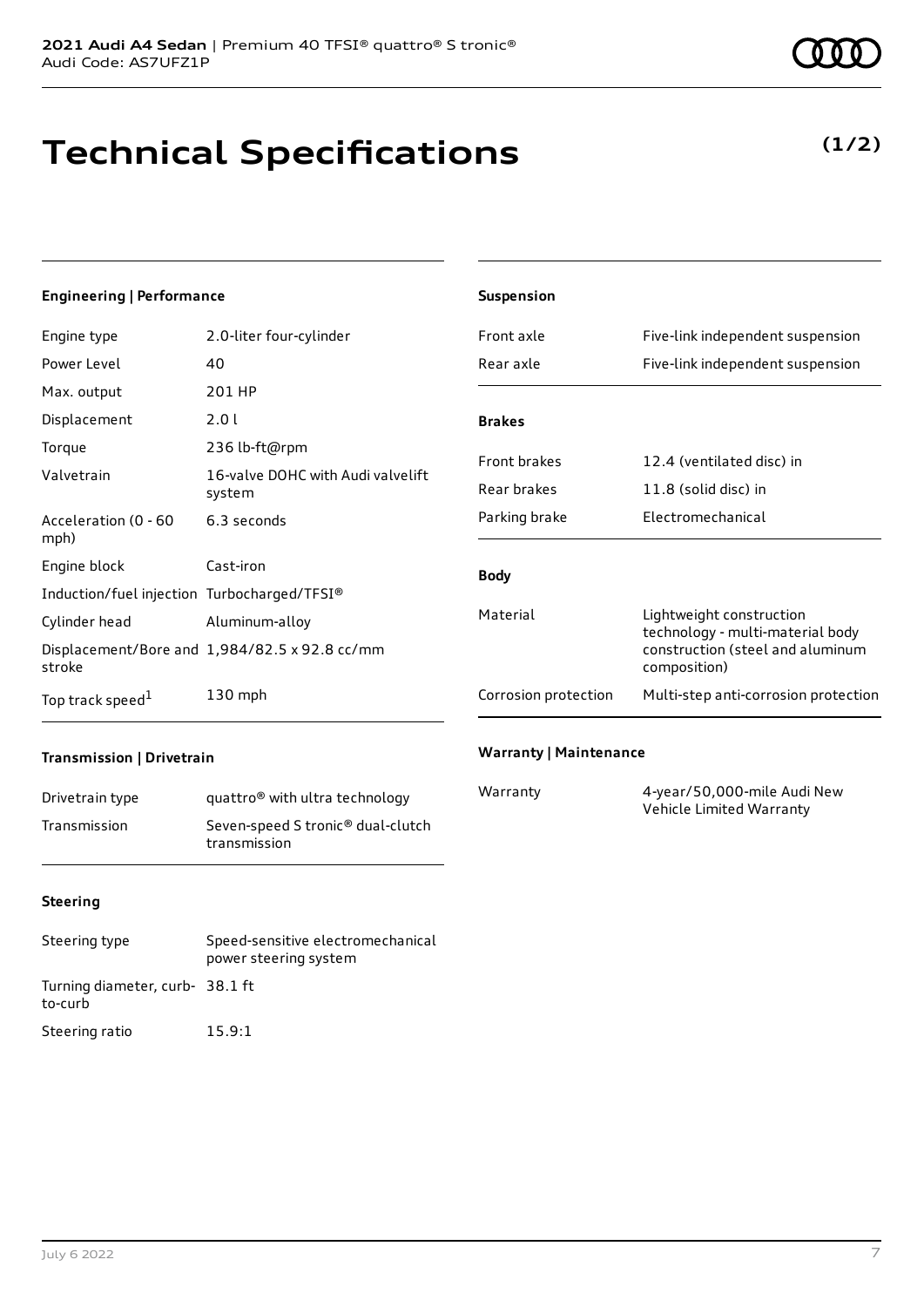## **Technical Specifications**

#### **Exterior Measurements**

| Height                           | 56.2 in   |
|----------------------------------|-----------|
| Overall width without<br>mirrors | 72.7 in   |
| Length                           | 187.5 in  |
| Wheelbase                        | 111.0 in  |
| Drag coefficient                 | $0.28$ Cw |
| Overall width with<br>mirrors    | 79.6 in   |
| Track rear                       | 61.2 in   |
| <b>Track front</b>               | 61.9 in   |
| Curb weight                      | 3,417 lb  |

#### **Interior measurements**

| Seating capacity                          | 5                     |
|-------------------------------------------|-----------------------|
| Shoulder room, rear                       | 54.5 in               |
| Head room with front<br>sunroof           | 37.3 in               |
| Leg room, rear                            | 35.7 in               |
| Shoulder room, front                      | 55.9 in               |
| Head room with rear<br>sunroof            | 37.4 in               |
| Leg room, front                           | $41.3$ in             |
| Cargo volume, rear<br>seatbacks up/folded | $12.0/-$ cu ft, cu ft |

### **(2/2)**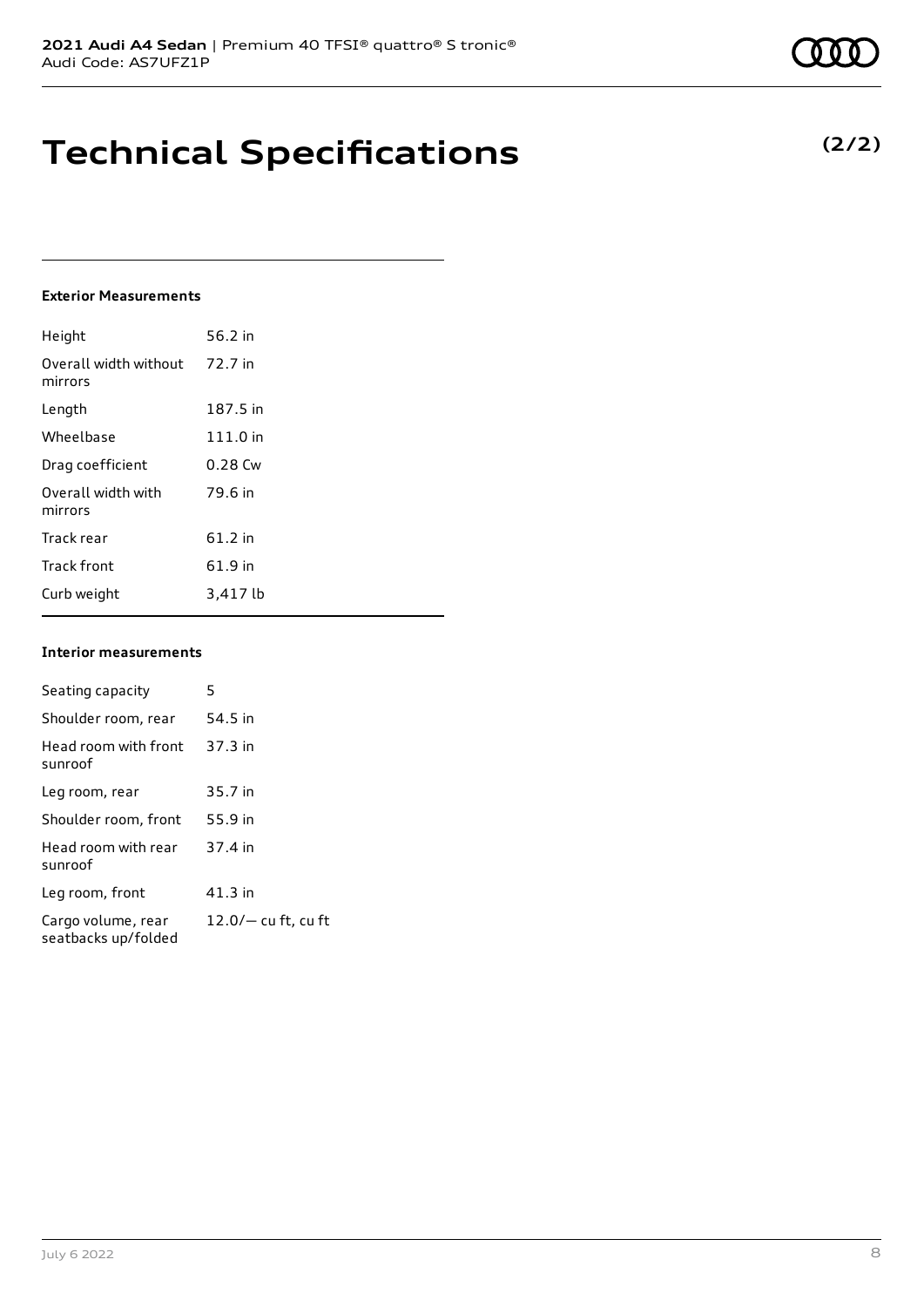

### **Consumption- and emission**

**Consumption by NEDC**

combined 28 mpg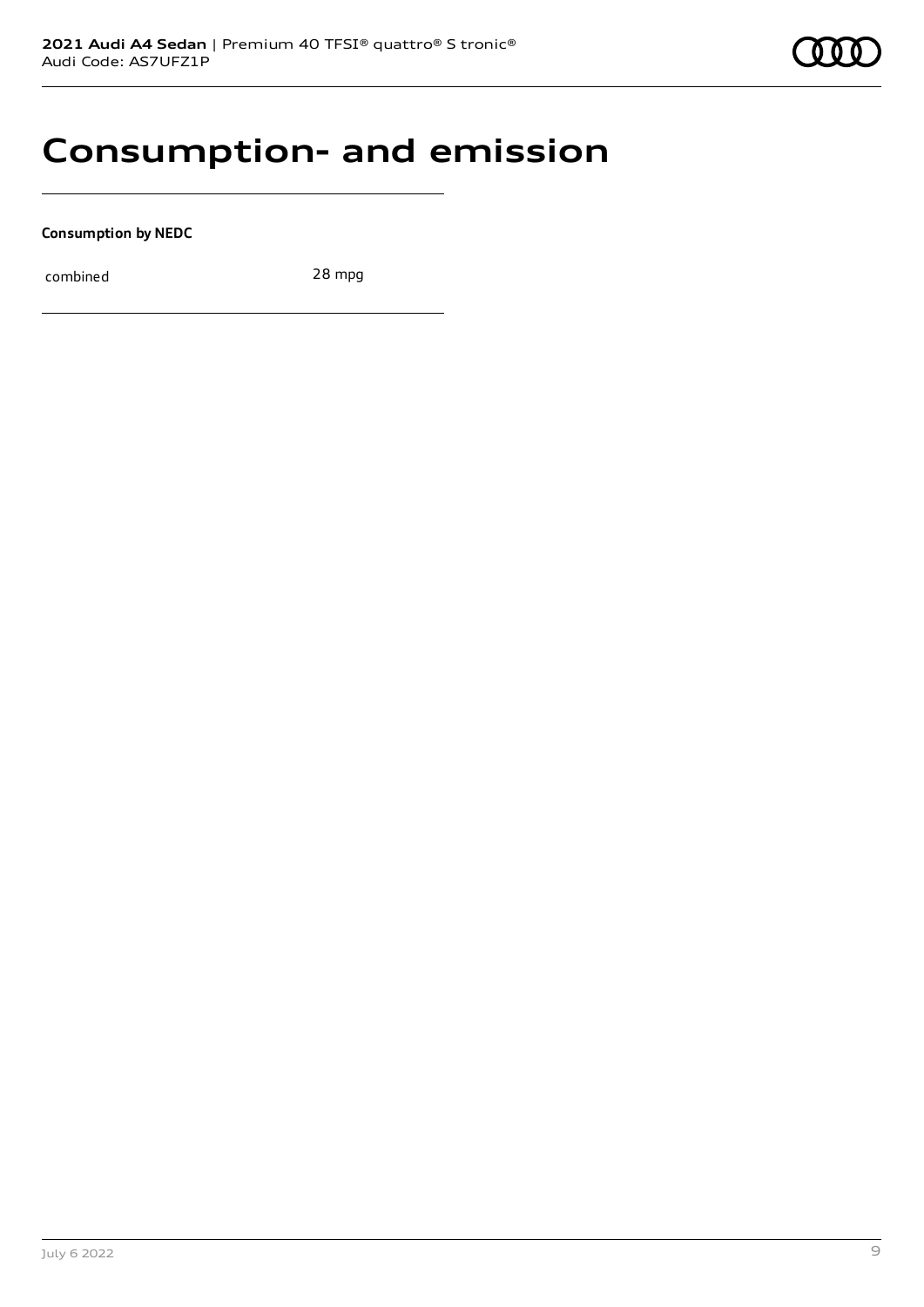

### **Contact**

Dealer **Audi Pensacola**

6303 Pensacola Blvd 32505 Pensacola FL

Phone: 8508988300 FAX: 8508988299

www: [https://www.audipensacola.com](https://www.audipensacola.com/)